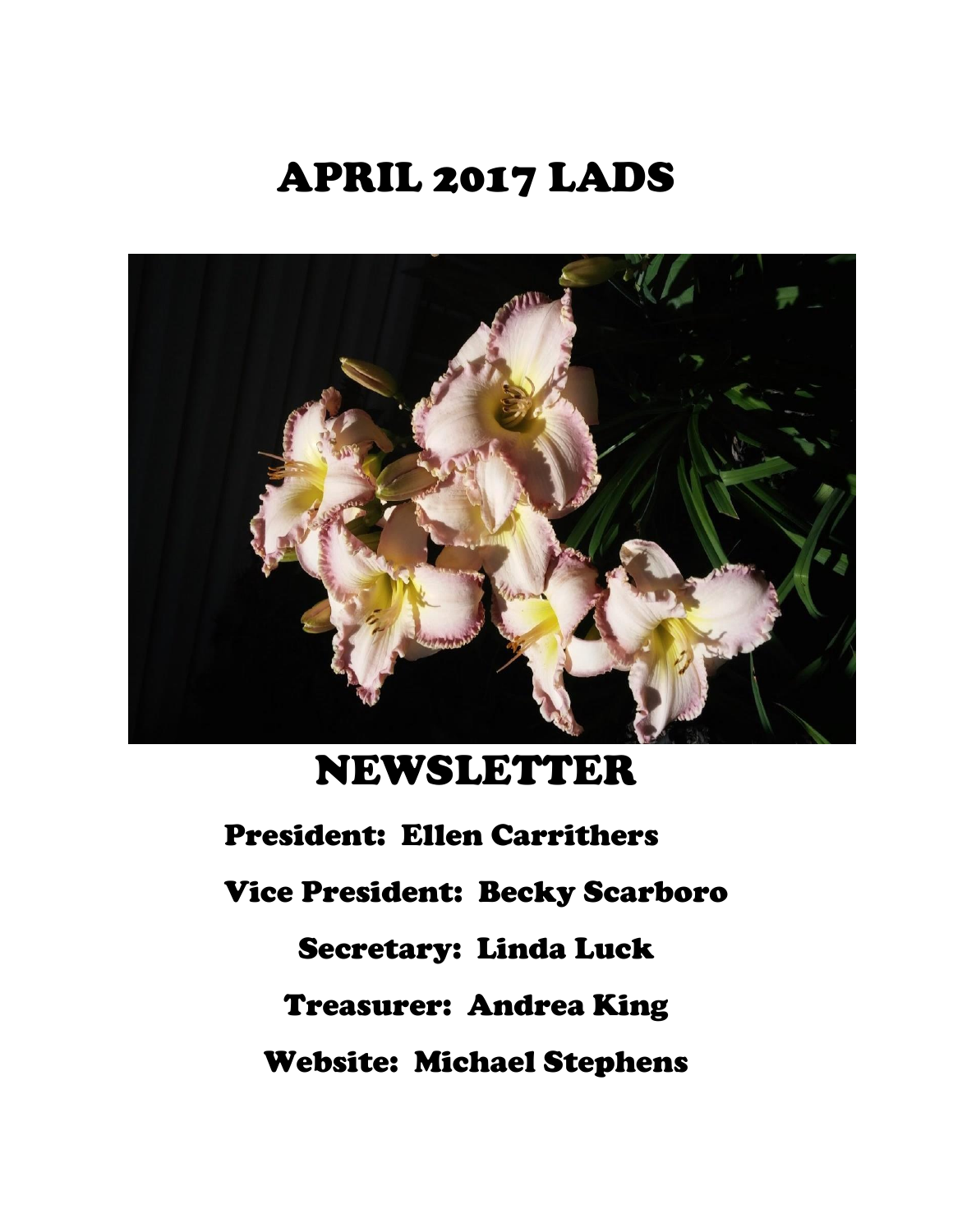## PRESIDENT' S MESSAGE



All plants are from Ellen Carrither's garden and photographed by Ellen

#### Hello Everyone,

I hope this newsletter finds everyone doing well and enjoying the good garden days. I have enjoyed the daffodils and very much anticipating everything else getting ready to bloom. If you have pictures of your garden and would like to share Susan has said she would love to have pictures to be included in the newsletter. Please share I know everyone has garden pictures.

This months meeting will be at the church on April 20th. It is our usual start time of 7. We have Elizabeth Trotter giving the program. For the newer members Elizabeth is our daylily resistrar. Every daylily that is registered she handles. I'm sure the hybridizers keep her busy. I know she will have a very interesting and informative program. See you there!

If you where not able to come to last months meeting we had a sign up sheet for our sale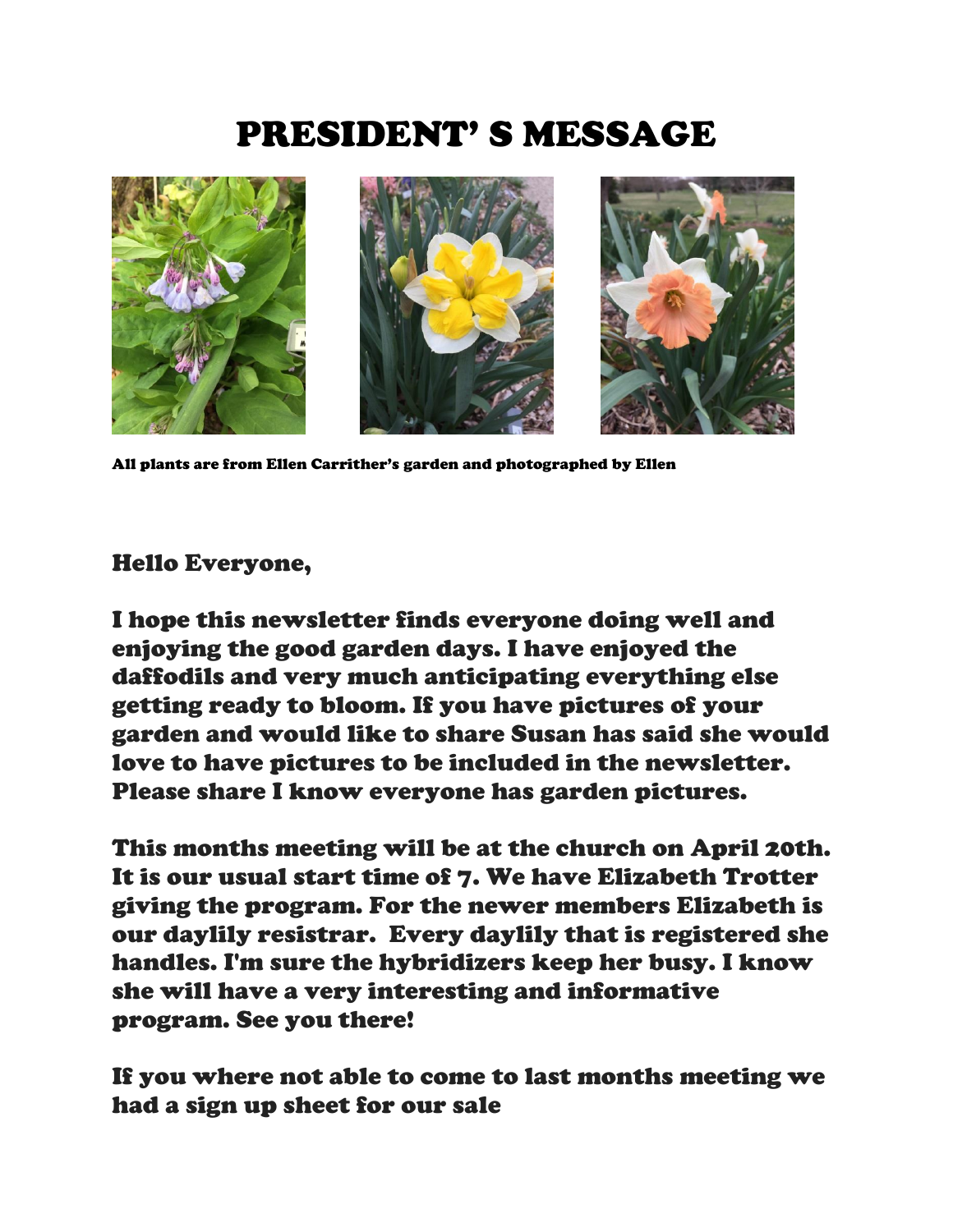at Yew Dell on April 29th and 30th. We always have such a good time. Please feel free to contact me if you would like to sign up to work the sale or help dig the plants prior to the sale. We always have plants we recieve for working to add to our gardens. I will have the list at the April meeting.

.

Don't forget about signing up for our bus trip in June. We will be going to 2 or 3 retail nurseries under Becky's direction. If you have seen Becky's garden you know you don't want to miss it! So get your name on the list before it fills up. We will have this list at the meeting also. If you can't come to the meeting and want to go contact Becky or Andrea.

### Aprils meeting

LADS April 20<sup>th</sup> meeting will be presented by Elizabeth Trotter, AHS Daylily Registrar. It will be an interesting and educational program. It will be at the Trinity Presbyterian Church 10200 Shelbyville Rd. Louisville Ky. 40223, We will start at 7:00 p.m.

Louisville Area Daylily Society

March 16, 2017 Minutes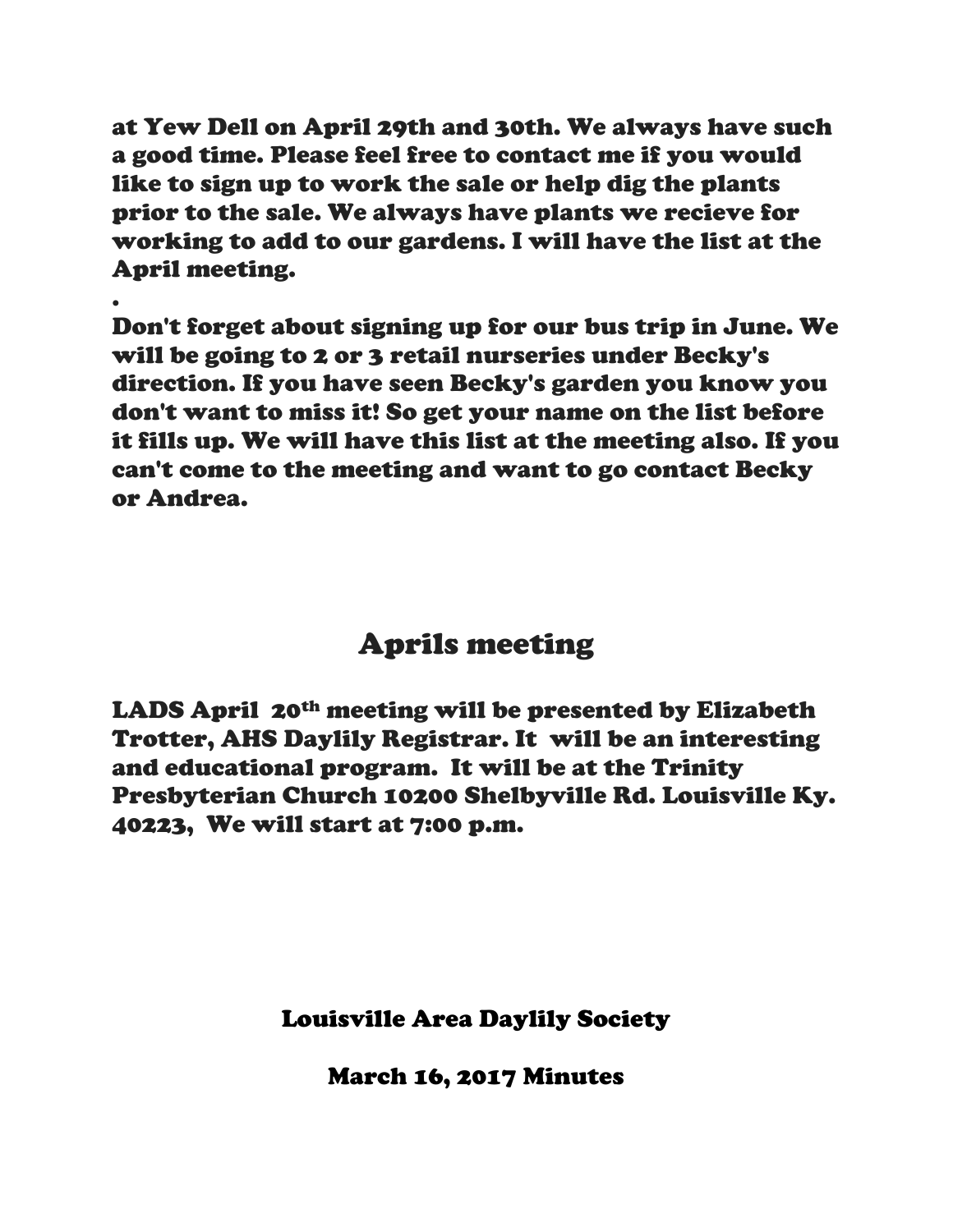The March meeting of the Louisville Area Daylily Society was held March 16, 2017 at Trinity Presbyterian Church, Middletown, Kentucky. We began the evening by enjoying social time and a variety of pot luck dinner items, several with an Irish flair. Very creative on the part of some of our members!

President Carrithers called the meeting to order at 7:20 pm. She welcomed all of the members to the meeting and welcomed our evening speaker, Chris Massengill, hybridizer and owner of Mountain Empire Daylilies in Bluff City, TN.

The Minutes from our February meeting were included in the Newsletter. Karen Sidebottom moved that they be approved and her motion was seconded by Sally Fensterer. The Treasurer's Report was distributed at the meeting. Claudia Wolff moved they be accepted and Karen Sidebottom seconded the motion. Both were approved as presented.

President Carrithers made a few announcements:

#### April 1 Helibore Day at Yew Dell Gardens from 10:00 to 12:00

April 29 and 30 Spring Plant Sale at Yew Dell Gardens Saturday 9:00 to 4:00 and Sunday 12:00 to 3:00. We will be at the event selling daylilies and distributing information about LADS and AHS. Ellen passed a sign-up sheet around for members to sign up to work at the sale as as well for digging daylilies at the LADS garden at Doris Stonska's Wednesday and Thursday, April 26th and 27<sup>th</sup>, and for the sale set up on Friday April 28<sup>th</sup>.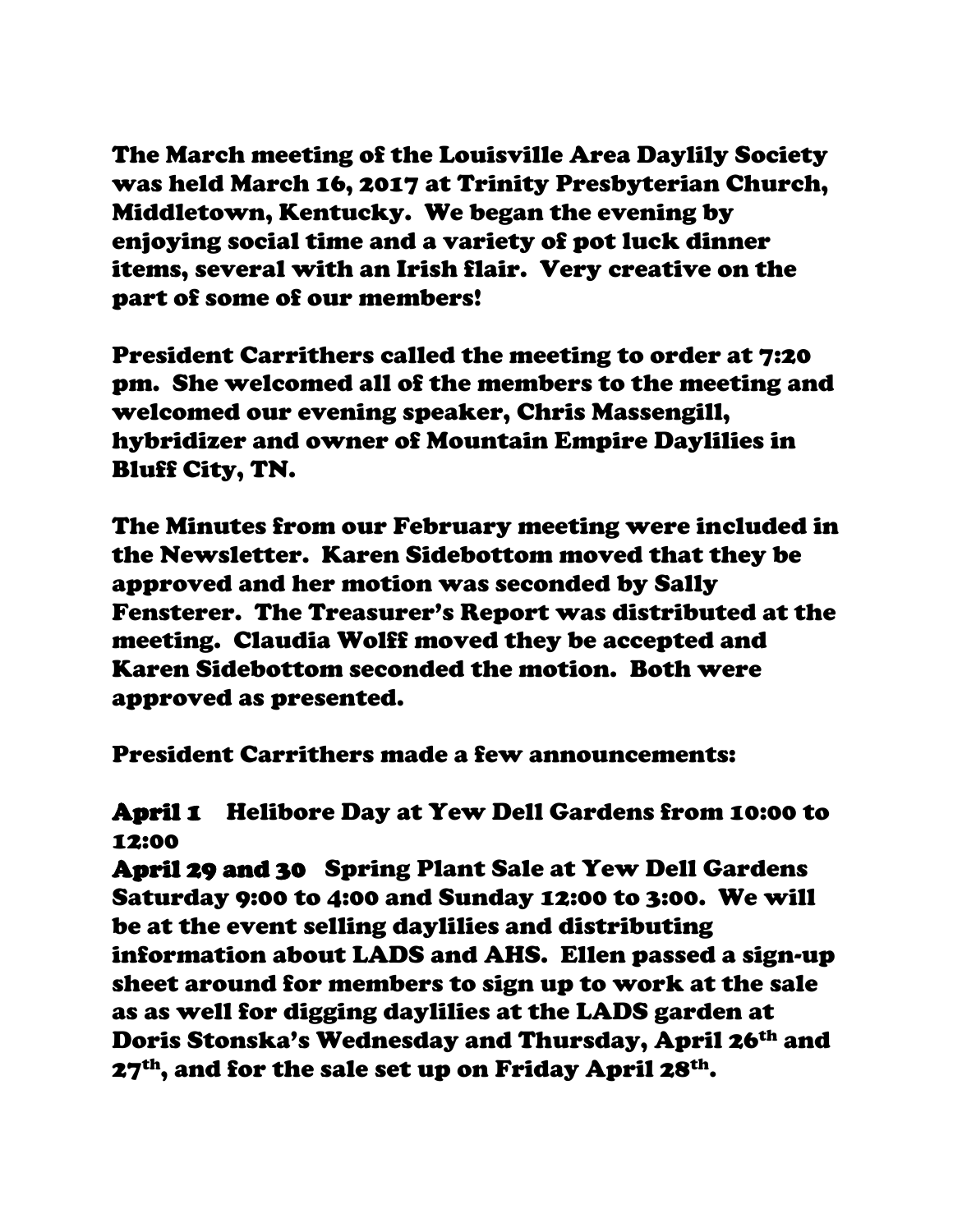Sally Fensterer said she had received some response to the email Ellen had sent out about selecting a hybridizer for this year's HRP program, and she and Ellen appreciated the responses. We will be using Bob Selman from Blue Ridge Daylilies this year. He will be providing 45 double fan daylilies with no duplicates. They are 2015, 2016 and 2017 introductions. They will be mailed on Monday May 15th, so just prior to our May meeting, where they will be distributed. As a reminder, membership dues must be paid by April 1<sup>st</sup> in order to be able to participate in the program.

Andrea King updated us on the bus trip in June, when we will be heading to Cincinnati to visit three nurseries and stopping at a barbecue restaurant for lunch. We have 22 people currently signed up for the bus. We need to get the member numbers solidified by the April meeting so that we'll know how many spaces we have remaining for guests. The number of registrations will determine if we go with a 40 or 50 capacity bus.

President Carrithers introduced our guest speaker for the evening, Chris Massengill. Chris is a hybridizer and owner of Mountain Empire Daylilies of Bluff City, TN. His hybridizing goals are freeze/thaw cycle hardy, dormant, re-bloom, patterned, veined and the "occasional pretty well-branched daylily." Chris provided a presentation of his future introductions and his 2016 introductions Louisville Ghost Orchid and Heirloom National Tomato both of which he contributed last year as bus plants for the National Convention. He also presented his introductions from 2014 and 2013 and seedlings from his hybridizing program. Chris has some beautiful daylilies already registered and many more which he will be presenting in future years. We very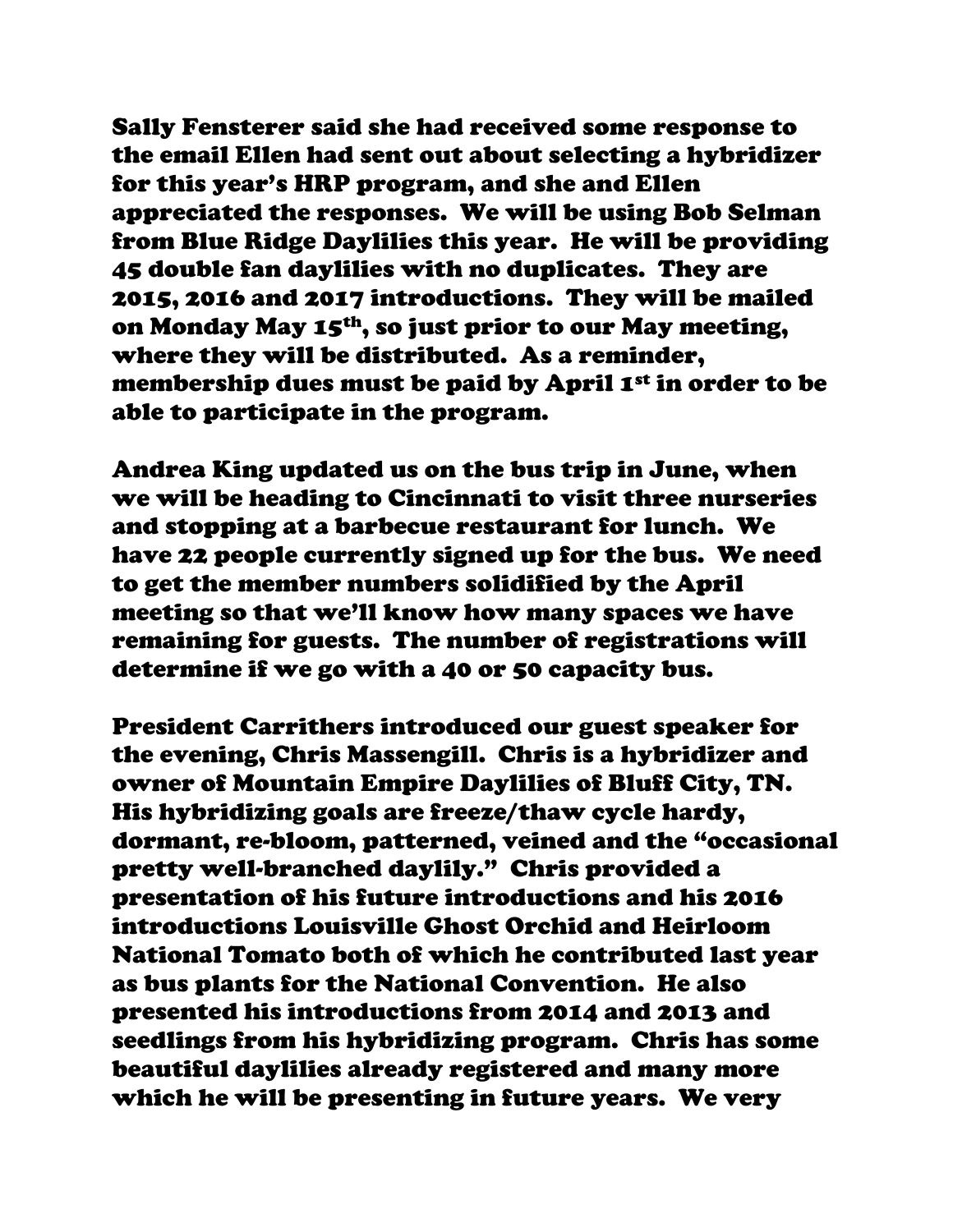much appreciate his time and his making the effort to come this distance to make our presentation.

The meeting adjourned at approximately 8:20 p.m.

Respectfully submitted,

Linda Luck, Secretary



### 2017 Calendar

April 29th Plant sale at Yew Dell Gardens. 9:00 – 4:00, LADS will be participating

April 30th sale at Yew Dell Gardens, 10:00 – 3:00, LADS will be participating

LADS Bus Trip to Cincinnati Nurseries, Sat. June 3rd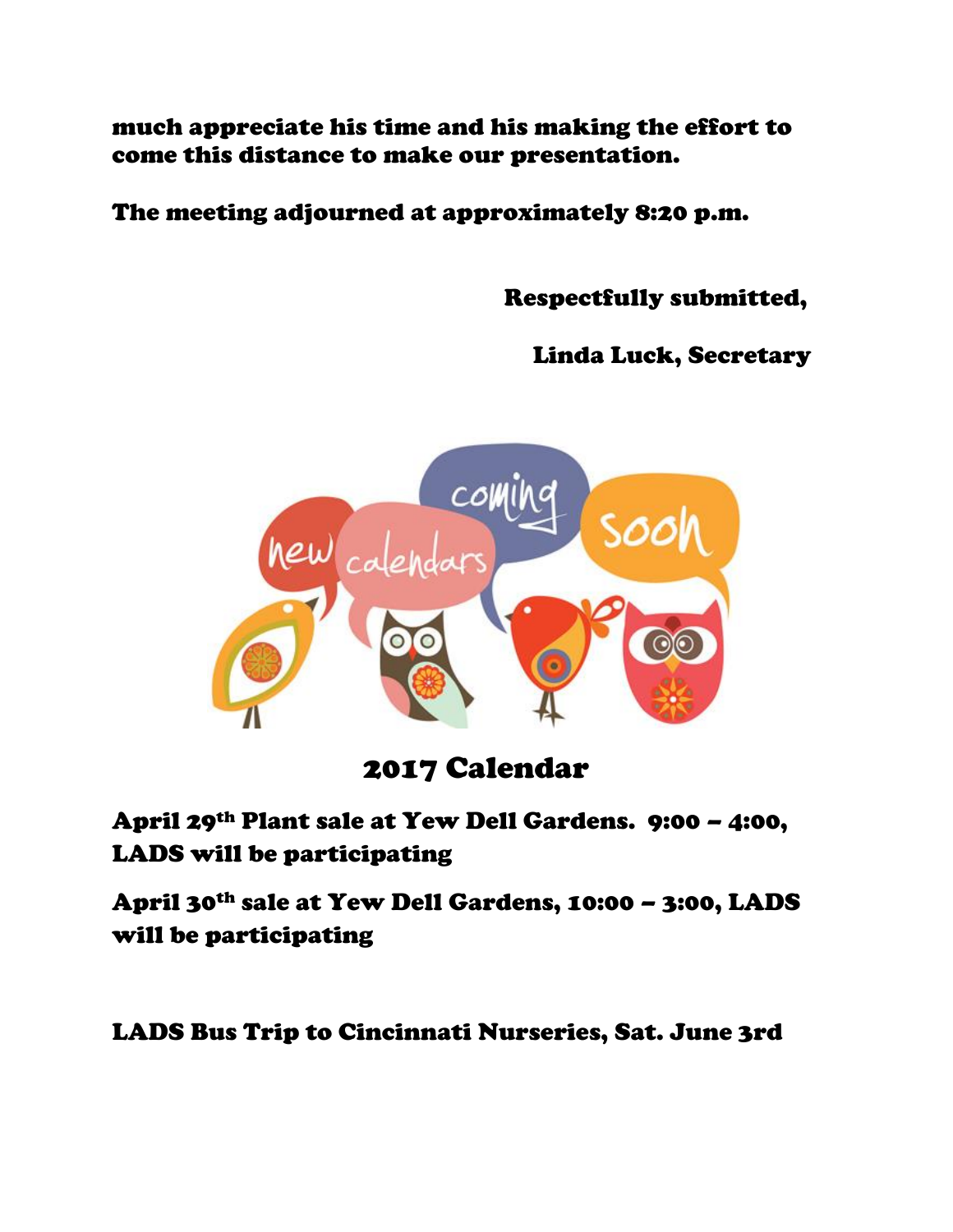Region10 10th annual meeting: June 16th and 17th in Memphis Tenn.

AHS National Convention: Norfolk, VA , Marriott Hotel, June 21st thru 24th



Hospitality: We are asking members M thru Z to bring one of their favorite dishes to our April meeting.

#### Information on Kentuckiana Clubs

Midwest Peony Society

Contact: Don Smith, [donsmith@twc.com](mailto:donsmith@twc.com)

Phone number: 502-876-9300

<<<<<<

Hostas of Kentuckiana (HOK)

Six regular meetings, 7:00 p.m. on the 3rd Tuesday of March, April, May, September, October and November. In addition there are Hostas events